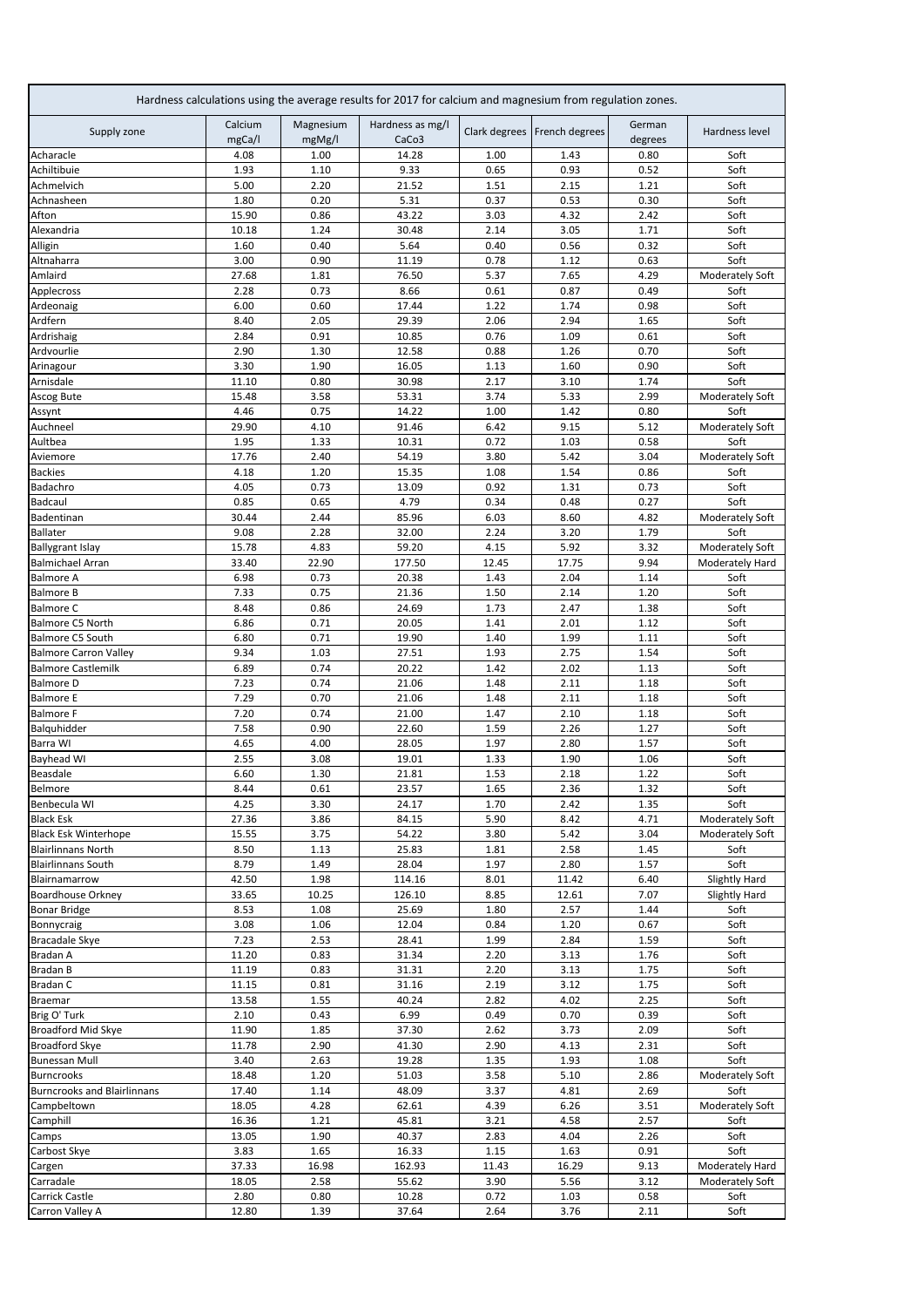| Supply zone                  | Calcium<br>mgCa/l | Magnesium<br>mgMg/l | Hardness as mg/l<br>CaCo3 |               | Clark degrees   French degrees | German<br>degrees | Hardness level                     |
|------------------------------|-------------------|---------------------|---------------------------|---------------|--------------------------------|-------------------|------------------------------------|
| Carron Valley and Turret     | 16.90             | 2.50                | 52.45                     | 3.68          | 5.24                           | 2.94              | Moderately Soft                    |
| Carron Valley B              | 12.31             | 1.39                | 36.43                     | 2.56          | 3.64                           | 2.04              | Soft                               |
| Carsphairn                   | 2.20              | 2.00                | 13.71                     | 0.96          | 1.37                           | 0.77              | Soft                               |
| Castle Moffat                | 17.89             | 4.76                | 64.21                     | 4.50          | 6.42                           | 3.60              | Moderately Soft                    |
| Claddich                     | 5.20<br>11.30     | 0.50<br>2.06        | 15.03<br>36.67            | 1.05<br>2.57  | 1.50<br>3.67                   | 0.84<br>2.05      | Soft<br>Soft                       |
| Clatto East<br>Clatto West   | 11.30             | 2.05                | 36.62                     | 2.57          | 3.66                           | 2.05              | Soft                               |
| Cliasmol WI                  | 7.90              | 1.30                | 25.06                     | 1.76          | 2.51                           | 1.40              | Soft                               |
| Colonsay                     | 4.83              | 2.93                | 24.07                     | 1.69          | 2.41                           | 1.35              | Soft                               |
| Corrie Arran                 | 1.28              | 0.30                | 4.41                      | 0.31          | 0.44                           | 0.25              | Soft                               |
| Corsehouse                   | 19.24             | 1.44                | 53.91                     | 3.78          | 5.39                           | 3.02              | Moderately Soft                    |
| Coulter                      | 9.50              | 2.20                | 32.75                     | 2.30          | 3.27                           | 1.83              | Soft                               |
| Cragie                       | 11.34             | 1.69                | 35.23                     | 2.47          | 3.52                           | 1.97              | Soft                               |
| Craighead                    | 19.43             | 3.90                | 64.50                     | 4.53          | 6.45                           | 3.61              | Moderately Soft                    |
| Craighouse<br>Craignure Mull | 2.85<br>3.28      | 0.85<br>0.78        | 10.61<br>11.36            | 0.74<br>0.80  | 1.06<br>1.14                   | 0.59<br>0.64      | Soft<br>Soft                       |
| Crathie                      | 9.10              | 1.20                | 27.64                     | 1.94          | 2.76                           | 1.55              | Soft                               |
| Crianlarich                  | 2.50              | 0.20                | 7.06                      | 0.50          | 0.71                           | 0.40              | Soft                               |
| Daer A                       | 11.13             | 1.05                | 32.07                     | 2.25          | 3.21                           | 1.80              | Soft                               |
| Daer B                       | 12.91             | 1.06                | 36.59                     | 2.57          | 3.66                           | 2.05              | Soft                               |
| Daer C                       | 11.11             | 1.08                | 32.15                     | 2.26          | 3.21                           | 1.80              | Soft                               |
| Daer Camps A                 | 12.21             | 2.01                | 38.75                     | 2.72          | 3.87                           | 2.17              | Soft                               |
| Daer Camps B                 | 11.26             | 1.19                | 32.98                     | 2.31          | 3.30                           | 1.85              | Soft                               |
| Daer Coulter                 | 9.93              | 2.08                | 33.30                     | 2.34          | 3.33                           | 1.87              | Soft                               |
| Dalmally<br>Dalwhinnie       | 0.98<br>14.00     | 1.10<br>0.80        | 6.96<br>38.22             | 0.49<br>2.68  | 0.70<br>3.82                   | 0.39<br>2.14      | Soft<br>Soft                       |
| Dervaig Mull                 | 1.48              | 1.30                | 9.03                      | 0.63          | 0.90                           | 0.51              | Soft                               |
| Dhu Loch Bute                | 3.53              | 1.90                | 16.61                     | 1.17          | 1.66                           | 0.93              | Soft                               |
| Diabeg                       | 2.10              | 0.40                | 6.88                      | 0.48          | 0.69                           | 0.39              | Soft                               |
| Dornoch                      | 17.13             | 1.60                | 49.31                     | 3.46          | 4.93                           | 2.76              | Soft                               |
| Dougliehill                  | 14.34             | 1.10                | 40.30                     | 2.83          | 4.03                           | 2.26              | Soft                               |
| Drimnin                      | 4.30              | 2.50                | 21.01                     | 1.47          | 2.10                           | 1.18              | Soft                               |
| Drumbeg                      | 3.30              | 1.60                | 14.81                     | 1.04          | 1.48                           | 0.83              | Soft                               |
| Durness                      | 40.20             | 12.95               | 153.55                    | 10.77         | 15.35                          | 8.60              | Moderately Hard                    |
| Earlish Skye                 | 5.00<br>56.93     | 3.25<br>14.30       | 25.84<br>200.83           | 1.81<br>14.09 | 2.58<br>20.08                  | 1.45<br>11.25     | Soft                               |
| Eday Orkney<br>Eela Water    | 8.41              | 3.54                | 35.54                     | 2.49          | 3.55                           | 1.99              | Moderately Hard<br>Soft            |
| Eredine                      | 6.70              | 1.30                | 22.06                     | 1.55          | 2.21                           | 1.24              | Soft                               |
| Fair Isle Shetland           | 63.10             | 15.10               | 219.53                    | 15.40         | 21.95                          | 12.30             | Moderately Hard                    |
| Fetlar                       | 3.80              | 9.90                | 50.19                     | 3.52          | 5.02                           | 2.81              | Moderately Soft                    |
| Finlas                       | 9.48              | 1.25                | 28.78                     | 2.02          | 2.88                           | 1.61              | Soft                               |
| Forehill                     | 34.69             | 6.61                | 113.74                    | 7.98          | 11.37                          | 6.37              | <b>Slightly Hard</b>               |
| Fort Augustus                | 7.40              | 2.93                | 30.49                     | 2.14          | 3.05                           | 1.71              | Soft                               |
| Fort William                 | 26.26             | 2.28                | 74.88                     | 5.25          | 7.49                           | 4.20              | Moderately Soft                    |
| Foula Shetland<br>Geocrab WI | 27.70<br>1.55     | 7.10<br>1.80        | 98.31<br>11.27            | 6.90<br>0.79  | 9.83<br>1.13                   | 5.51<br>0.63      | <b>Moderately Soft</b><br>Soft     |
| Gigha                        | 9.85              | 3.48                | 38.86                     | 2.73          | 3.89                           | 2.18              | Soft                               |
| Glenconvinth                 | 3.51              | 0.90                | 12.46                     | 0.87          | 1.25                           | 0.70              | Soft                               |
| Glencorse A                  | 10.44             | 1.48                | 32.11                     | 2.25          | 3.21                           | 1.80              | Soft                               |
| Glencorse B                  | 10.46             | 1.54                | 32.43                     | 2.27          | 3.24                           | 1.82              | Soft                               |
| Glencorse C                  | 9.74              | 1.45                | 30.26                     | 2.12          | 3.03                           | 1.70              | Soft                               |
| Glencorse D                  | 10.64             | 1.54                | 32.86                     | 2.31          | 3.29                           | 1.84              | Soft                               |
| Glendale Skye                | 6.30              | 4.28                | 33.30                     | 2.34          | 3.33                           | 1.87              | Soft                               |
| Glendevon A<br>Glendevon B   | 16.66<br>14.76    | 2.44<br>2.19        | 51.60<br>45.83            | 3.62<br>3.22  | 5.16                           | 2.89<br>2.57      | Moderately Soft<br>Soft            |
| Glendevon/Glenfarg           | 22.13             | 3.96                | 71.50                     | 5.02          | 4.58<br>7.15                   | 4.01              | Moderately Soft                    |
| Glenelg                      | 3.85              | 0.35                | 11.04                     | 0.77          | 1.10                           | 0.62              | Soft                               |
| Glenfarg                     | 25.64             | 4.55                | 82.68                     | 5.80          | 8.27                           | 4.63              | <b>Moderately Soft</b>             |
| Glenfarg/Kinnesswood A       | 24.36             | 4.54                | 79.44                     | 5.57          | 7.94                           | 4.45              | Moderately Soft                    |
| Glenfarg/Kinnesswood B       | 24.56             | 4.53                | 79.89                     | 5.60          | 7.99                           | 4.48              | Moderately Soft                    |
| Glengap                      | 11.48             | 1.10                | 33.15                     | 2.33          | 3.32                           | 1.86              | Soft                               |
| Glenlatterach                | 38.05             | 1.40                | 100.69                    | 7.06          | 10.07                          | 5.64              | Slightly Hard                      |
| Glenuig                      | 2.70              | 0.90                | 10.44                     | 0.73          | 1.04                           | 0.58              | Soft                               |
| Govig WI                     | 2.80              | 1.40                | 12.74                     | 0.89          | 1.27                           | 0.71              | Soft                               |
| Greenock                     | 15.43<br>21.66    | 0.98<br>4.23        | 42.49                     | 2.98          | 4.25<br>7.14                   | 2.38<br>4.00      | Soft                               |
| Herricks<br>Hopes            | 14.68             | 5.53                | 71.42<br>59.33            | 5.01<br>4.16  | 5.93                           | 3.32              | Moderately Soft<br>Moderately Soft |
| Howden                       | 16.61             | 4.90                | 61.60                     | 4.32          | 6.16                           | 3.45              | Moderately Soft                    |
| <b>Hoy Calder</b>            | 27.90             | 5.99                | 94.23                     | 6.61          | 9.42                           | 5.28              | Moderately Soft                    |
| Hushinish WI                 | 20.50             | 2.70                | 62.25                     | 4.37          | 6.22                           | 3.49              | Moderately Soft                    |
| Inchlaggan                   | 1.80              | 0.10                | 4.90                      | 0.34          | 0.49                           | 0.27              | Soft                               |
| Innerleithen                 | 32.08             | 7.75                | 111.90                    | 7.85          | 11.19                          | 6.27              | Slightly Hard                      |
| Inverary                     | 1.58              | 0.63                | 6.50                      | 0.46          | 0.65                           | 0.36              | Soft                               |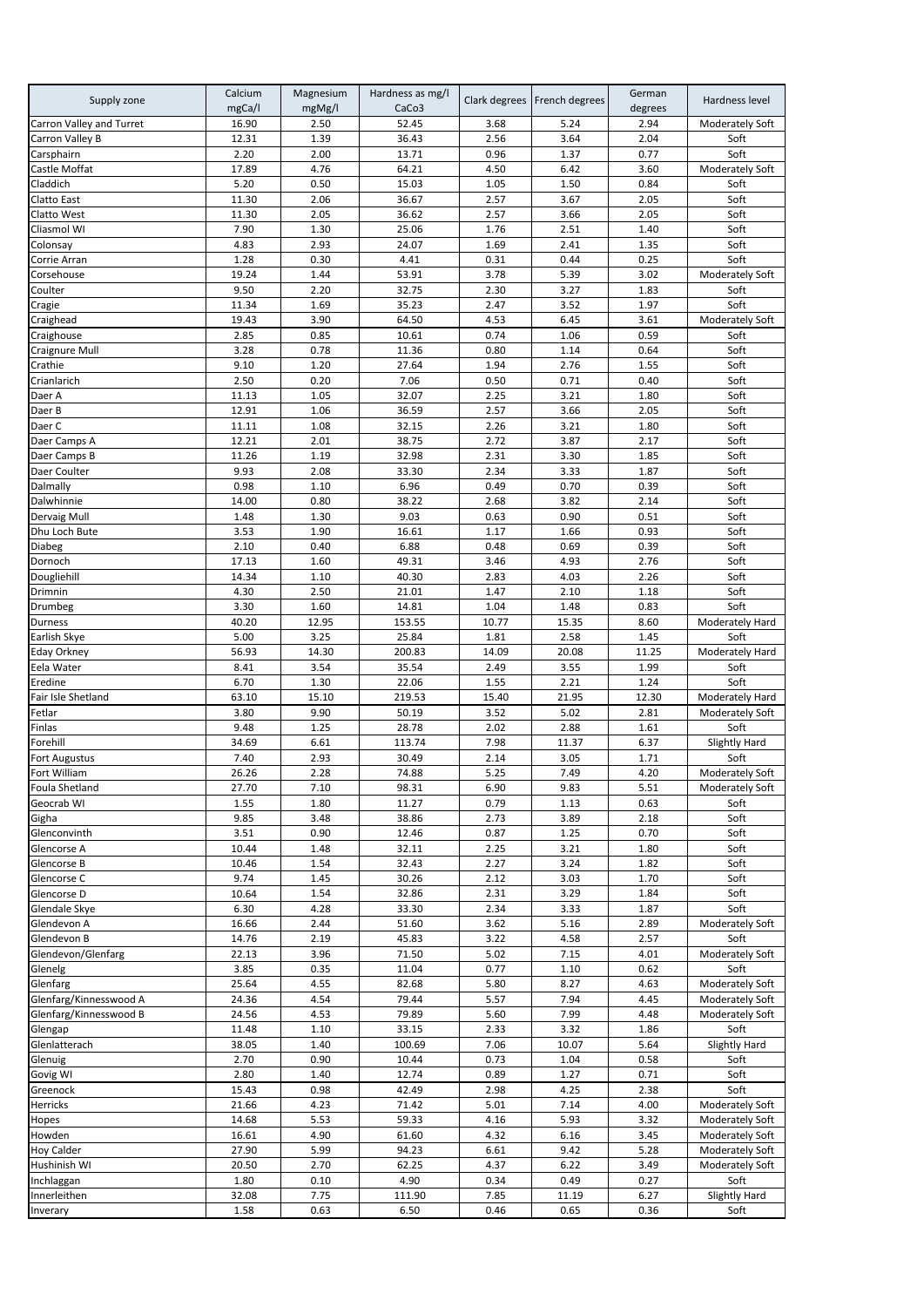| Supply zone                                 | Calcium<br>mgCa/l | Magnesium<br>mgMg/l | Hardness as mg/l<br>CaCo <sub>3</sub> |              | Clark degrees   French degrees | German<br>degrees | Hardness level          |
|---------------------------------------------|-------------------|---------------------|---------------------------------------|--------------|--------------------------------|-------------------|-------------------------|
| Invercannie                                 | 7.88              | 1.29                | 24.94                                 | 1.75         | 2.49                           | 1.40              | Soft                    |
| Invergarry                                  | 2.25              | 0.33                | 6.95                                  | 0.49         | 0.70                           | 0.39              | Soft                    |
| Invermoriston                               | 8.60              | 0.75                | 24.54                                 | 1.72         | 2.45                           | 1.38              | Soft                    |
| Inverness<br>Kaim Lochwinnoch               | 10.58<br>17.88    | 1.30<br>1.25        | 31.73<br>49.74                        | 2.23<br>3.49 | 3.17<br>4.97                   | 1.78<br>2.79      | Soft<br>Soft            |
| Kenmore                                     | 44.23             | 8.60                | 145.70                                | 10.22        | 14.57                          | 8.16              | Slightly Hard           |
| Kettleton                                   | 11.79             | 4.39                | 47.45                                 | 3.33         | 4.75                           | 2.66              | Soft                    |
| Kilberry                                    | 7.10              | 1.70                | 24.70                                 | 1.73         | 2.47                           | 1.38              | Soft                    |
| Kilchoan                                    | 4.40              | 2.68                | 21.98                                 | 1.54         | 2.20                           | 1.23              | Soft                    |
| Killicrankie                                | 20.89             | 1.59                | 58.64                                 | 4.11         | 5.86                           | 3.29              | Moderately Soft         |
| Killin                                      | 16.00             | 1.03                | 44.13                                 | 3.10         | 4.41                           | 2.47              | Soft                    |
| Killylour                                   | 4.13              | 1.43                | 16.15                                 | 1.13         | 1.62                           | 0.90              | Soft                    |
| Kilmaluag Skye                              | 11.05             | 4.18                | 44.74                                 | 3.14         | 4.47                           | 2.51              | Soft                    |
| Kilmelford                                  | 6.83              | 1.03                | 21.24                                 | 1.49         | 2.12                           | 1.19              | Soft                    |
| Kinloch Rannoch                             | 6.05              | 1.45                | 21.06                                 | 1.48         | 2.11                           | 1.18              | Soft                    |
| Kinlochbervie<br>Kinlochewe                 | 2.70<br>1.65      | 1.10<br>0.33        | 11.26<br>5.45                         | 0.79<br>0.38 | 1.13<br>0.55                   | 0.63<br>0.31      | Soft<br>Soft            |
| Kinlochleven                                | 2.15              | 0.33                | 6.70                                  | 0.47         | 0.67                           | 0.38              | Soft                    |
| Kirbister Orkney                            | 31.63             | 9.44                | 117.71                                | 8.26         | 11.77                          | 6.60              | <b>Slightly Hard</b>    |
| Kirkmichael                                 | 5.83              | 1.75                | 21.73                                 | 1.52         | 2.17                           | 1.22              | Soft                    |
| Kyle of Lochalsh                            | 3.85              | 2.00                | 17.83                                 | 1.25         | 1.78                           | 1.00              | Soft                    |
| Kylesku                                     | 1.90              | 0.70                | 7.62                                  | 0.53         | 0.76                           | 0.43              | Soft                    |
| Laggan Bridge                               | 29.30             | 1.80                | 80.51                                 | 5.65         | 8.05                           | 4.51              | Moderately Soft         |
| Laid                                        | 1.50              | 0.80                | 7.03                                  | 0.49         | 0.70                           | 0.39              | Soft                    |
| Larchfield                                  | 38.16             | 18.60               | 171.69                                | 12.04        | 17.17                          | 9.62              | Moderately Hard         |
| Lerwick Shetland                            | 17.40             | 4.75                | 62.95                                 | 4.42         | 6.29                           | 3.53              | Moderately Soft         |
| Lintrathen                                  | 9.34              | 1.74                | 30.44                                 | 2.14         | 3.04                           | 1.71              | Soft                    |
| Lismore Primary School                      | 131.90            | 3.90                | 345.13                                | 24.21        | 34.51                          | 19.34             | Hard                    |
| Loch Eck                                    | 8.49              | 0.95                | 25.08                                 | 1.76         | 2.51                           | 1.41              | Soft                    |
| Lochaline<br>Lochcarron                     | 6.25<br>3.95      | 2.08<br>1.08        | 24.13<br>14.28                        | 1.69<br>1.00 | 2.41<br>1.43                   | 1.35<br>0.80      | Soft<br>Soft            |
| Lochearnhead                                | 4.78              | 0.73                | 14.89                                 | 1.04         | 1.49                           | 0.83              | Soft                    |
| Lochgoilhead                                | 2.73              | 0.45                | 8.65                                  | 0.61         | 0.86                           | 0.48              | Soft                    |
| Lochinvar                                   | 11.50             | 1.73                | 35.79                                 | 2.51         | 3.58                           | 2.01              | Soft                    |
| Lochinver                                   | 5.63              | 2.18                | 22.98                                 | 1.61         | 2.30                           | 1.29              | Soft                    |
| Lochmaddy WI                                | 1.93              | 2.45                | 14.88                                 | 1.04         | 1.49                           | 0.83              | Soft                    |
| Lochranza Arran                             | 2.45              | 0.43                | 7.86                                  | 0.55         | 0.79                           | 0.44              | Soft                    |
| Lomond Hills                                | 26.98             | 6.85                | 95.47                                 | 6.70         | 9.55                           | 5.35              | Moderately Soft         |
| omond Hills BH Mix                          | 30.49             | 18.73               | 153.06                                | 10.74        | 15.31                          | 8.58              | Moderately Hard         |
| Lumsden                                     | 32.88             | 3.25                | 95.39                                 | 6.69         | 9.54                           | 5.34              | Moderately Soft         |
| Mallaig                                     | 2.40              | 1.63                | 12.67                                 | 0.89         | 1.27                           | 0.71              | Soft                    |
| <b>Mannofield East</b>                      | 11.26             | 1.69                | 35.04                                 | 2.46         | 3.50                           | 1.96              | Soft                    |
| <b>Mannofield North</b><br>Mannofield South | 10.85<br>11.29    | 1.49<br>1.55        | 33.19<br>34.54                        | 2.33<br>2.42 | 3.32<br>3.45                   | 1.86<br>1.94      | Soft<br>Soft            |
| Mannofield West                             | 10.60             | 1.55                | 32.82                                 | 2.30         | 3.28                           | 1.84              | Soft                    |
| Manse St                                    | 10.78             | 4.23                | 44.26                                 | 3.10         | 4.43                           | 2.48              | Soft                    |
| Marchbank A                                 | 5.79              | 1.06                | 18.81                                 | 1.32         | 1.88                           | 1.05              | Soft                    |
| Marchbank B                                 | 5.63              | 1.10                | 18.56                                 | 1.30         | 1.86                           | 1.04              | Soft                    |
| <b>Meavaig WI</b>                           | 3.40              | 1.50                | 14.65                                 | 1.03         | 1.47                           | 0.82              | Soft                    |
| Milngavie C1                                | 5.85              | 0.71                | 17.53                                 | 1.23         | 1.75                           | 0.98              | Soft                    |
| Milngavie C2                                | 5.59              | 0.71                | 16.87                                 | 1.18         | 1.69                           | 0.95              | Soft                    |
| Milngavie C3                                | 5.53              | 0.74                | 16.82                                 | 1.18         | 1.68                           | 0.94              | Soft                    |
| Milngavie C4                                | 5.56              | 0.71                | 16.81                                 | 1.18         | 1.68                           | 0.94              | Soft                    |
| Milngavie M1<br>Milngavie M2                | 5.60<br>5.60      | 0.73<br>0.74        | 16.95<br>17.00                        | 1.19<br>1.19 | 1.70<br>1.70                   | 0.95<br>0.95      | Soft<br>Soft            |
| Milngavie M3                                | 5.81              | 0.73                | 17.48                                 | 1.23         | 1.75                           | 0.98              | Soft                    |
| Milngavie M4C                               | 5.85              | 0.73                | 17.58                                 | 1.23         | 1.76                           | 0.98              | Soft                    |
| Milngavie M5 Drumchapel North               | 5.59              | 0.73                | 16.92                                 | 1.19         | 1.69                           | 0.95              | Soft                    |
| Milngavie M5 Drumchapel South               | 5.51              | 0.63                | 16.32                                 | 1.15         | 1.63                           | 0.91              | Soft                    |
| Milngavie M5 Renfrew                        | 5.55              | 0.73                | 16.83                                 | 1.18         | 1.68                           | 0.94              | Soft                    |
| Milngavie South Moorhouse                   | 15.75             | 1.39                | 45.00                                 | 3.16         | 4.50                           | 2.52              | Soft                    |
| Moffat                                      | 24.55             | 9.35                | 99.70                                 | 6.99         | 9.97                           | 5.59              | Moderately Soft         |
| Muirdykes                                   | 11.78             | 2.54                | 39.81                                 | 2.79         | 3.98                           | 2.23              | Soft                    |
| Ness WI                                     | 1.33              | 2.25                | 12.56                                 | 0.88         | 1.26                           | 0.70              | Soft                    |
| Newcastleton                                | 59.18             | 20.35               | 231.32                                | 16.23        | 23.13                          | 12.96             | Moderately Hard         |
| Newmore                                     | 1.98              | 0.73                | 7.91                                  | 0.55         | 0.79                           | 0.44              | Soft                    |
| Newmore B<br>North Hoy Orkney               | 2.15<br>1.40      | 0.80<br>2.90        | 8.65<br>15.42                         | 0.61<br>1.08 | 0.87<br>1.54                   | 0.48<br>0.86      | Soft<br>Soft            |
| North Lochs                                 | 1.80              | 2.35                | 14.15                                 | 0.99         | 1.42                           | 0.79              | Soft                    |
| North Ronaldsay Orkney                      | 113.80            | 25.30               | 387.96                                | 27.22        | 38.80                          | 21.74             | <b>Excessively Hard</b> |
| Osedale Skye                                | 10.25             | 3.68                | 40.69                                 | 2.85         | 4.07                           | 2.28              | Soft                    |
| Oykel Bridge                                | 64.70             | 5.30                | 183.22                                | 12.85        | 18.32                          | 10.27             | Moderately Hard         |
| Papa Stour Shetland                         | 11.90             | 8.40                | 64.23                                 | 4.51         | 6.42                           | 3.60              | Moderately Soft         |